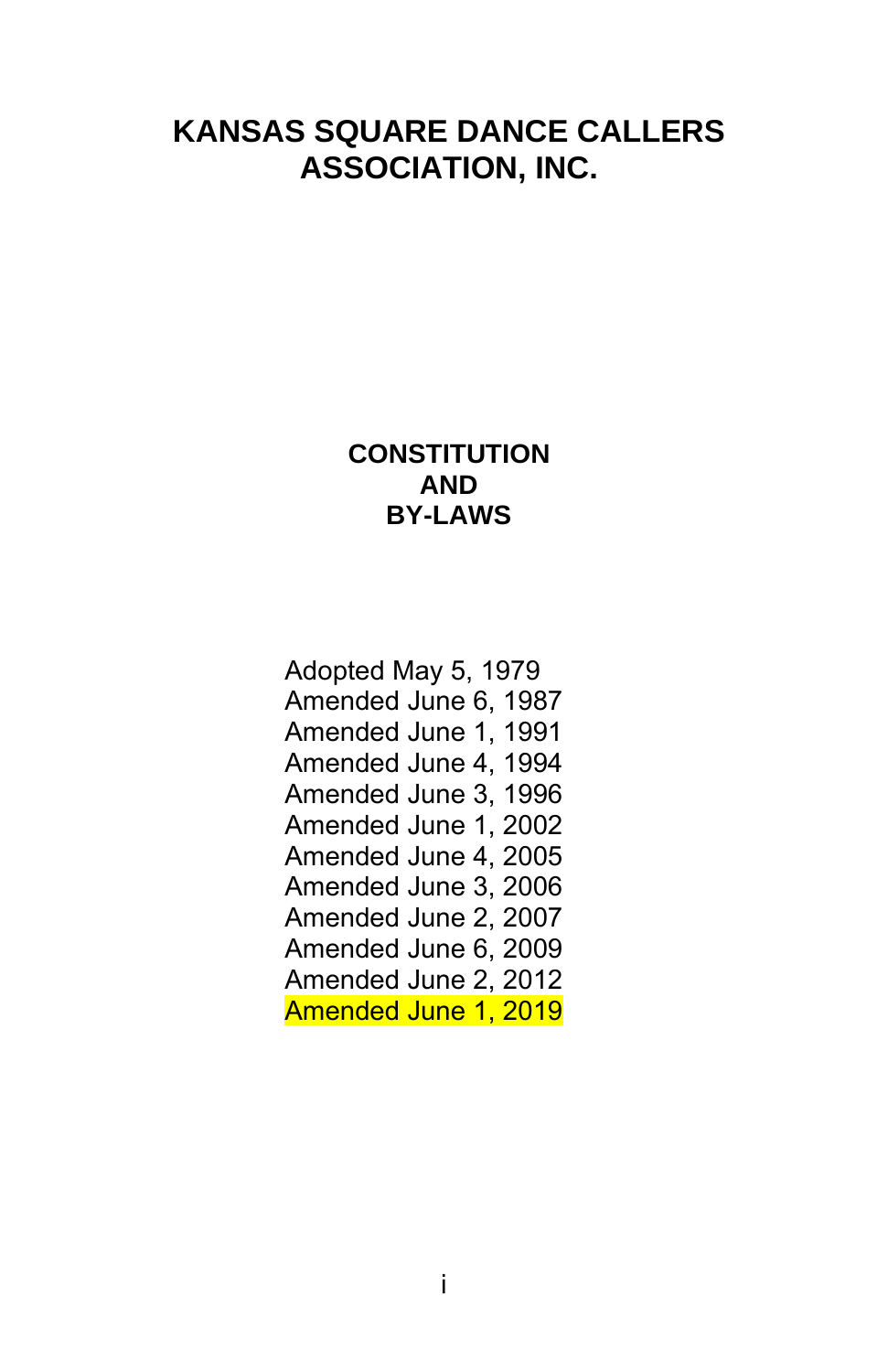# *CONSTITUTION*

(as Amended)

### **ARTICLE NO. 1**—The name of this organization shall be the **KANSAS SQUARE DANCE CALLERS ASSOCIATION, INC**.

**ARTICLE NO. 2**—The purpose of this organization shall be:

- A. To promote wholesome fellowship among all callers, cuers, instructors, leaders and musicians connected with square, round, line, clogging, and contra dancing.
- B. To promote and maintain high standards for square, round, line, clogging, and contra dancing.
- C. To discourage any member from participating in any activity relating to square, round, line, clogging, and contra dancing where beer and/or other liquid of alcoholic content is consumed or advertised.
- D. To sponsor and finance, either separately or in collaboration with other organizations as deemed appropriate, an annual Kansas State Square Dance Convention and other projects and activities designed to improve square dancing, round dancing, line dancing, clogging, contra dancing, calling, cueing, instructing, teaching, and square, round, line, clogging and contra dance leadership throughout the State.
- E. In the event of a National Square Dance Convention being held in the State of Kansas during the same year, the requirement to hold a State Convention may be waived.

## **ARTICLE NO. 3**—Membership

- A. Membership in this association may be by individuals or by couples. Couple members shall have one vote as a couple. All policies of the association shall apply equally to single and couple members. The following defines membership terms:
	- 1. Caller a person who instructs square dance classes, and calls square dances.
	- 2. Cuer a person who instructs round dance classes, and cues round dances.
	- 3. Contra Caller a person who instructs contra classes and calls while the dance routine is being performed.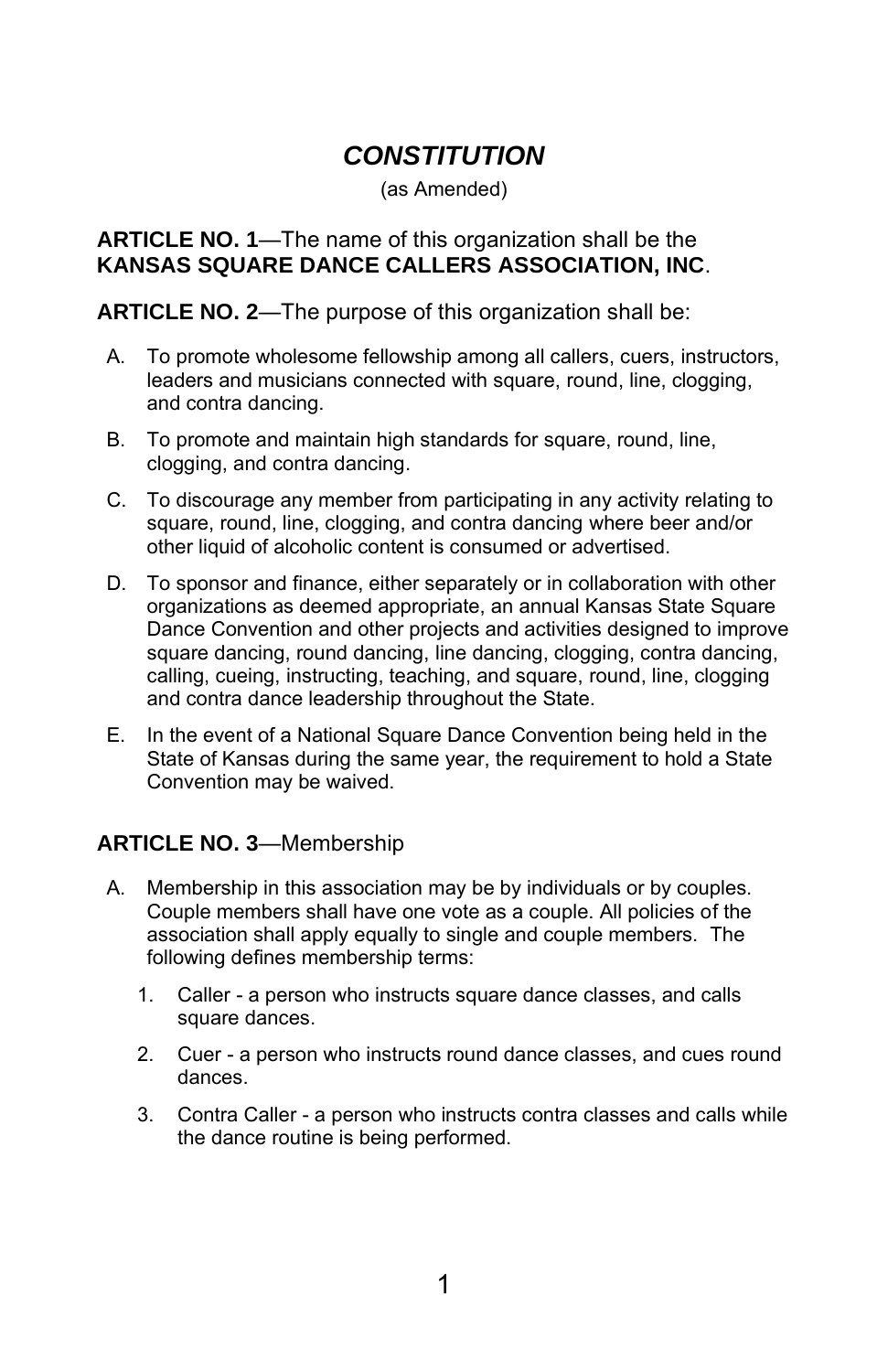#### (ARTICLE NO. 3—Membership continued)

- 4. Clogging Instructor a person who instructs clogging classes and calls/prompts while the dance routine is being performed.
- 5. Line Dance Instructor a person who instructs line dance classes and cues/prompts while the dance routines are being performed.
- 6. Leader/Musician a person who assists in any of the above capacities.
- B. Membership shall be classified in four categories: Active, Associate, Grandfathered, and Honorary.
	- 1. An Active member shall be:
		- a. A caller of square dancing doing both singing and patter calls, or a cuer, instructor, leader or musician of round, line, clogging and contra dances.
		- b. Have the ability to conduct a two (2) hour session.
		- c. Conduct as a minimum, eight (8) scheduled sessions in a twelve (12) month period with at least four (4) of these sessions within the boundaries of the State of Kansas.
		- d. Proof of eligibility may be required.
		- e. A session shall consist of the following types of dances, with each requiring a minimum of two (2) hours in length:
			- Square, Round, Line, Clogging, Contra lessons.
			- Square, Round, Line, Clogging, Contra club dances.
			- Square, Round, Line, Clogging, Contra workshops.
			- Square, Round, Line, Clogging, Contra one night stands. (barn dances, youth groups, social organizations, etc.)
		- f. Shall be required to hold an ASCAP/BMI license to perform copyrighted music. Proof shall be provided upon request.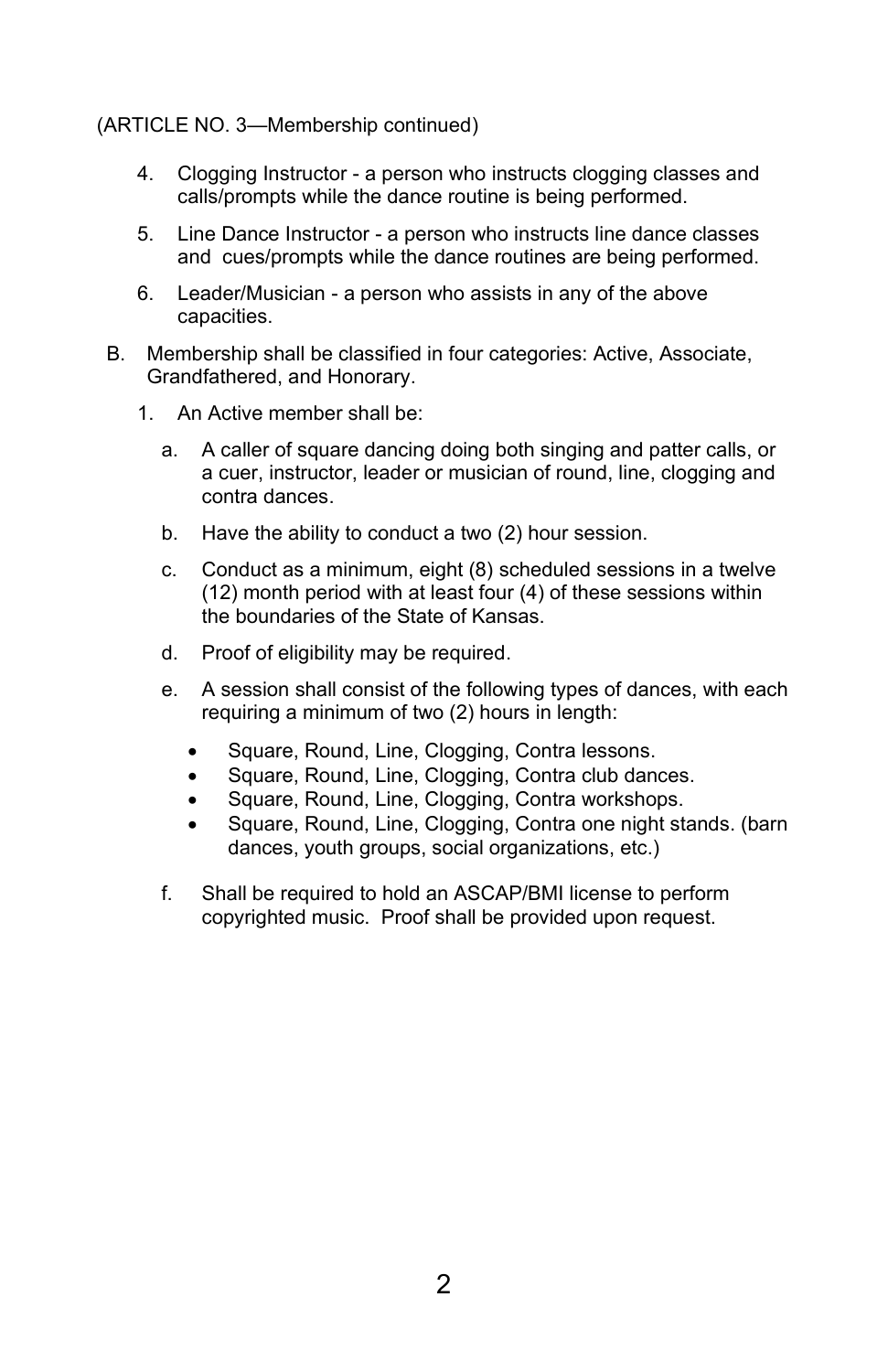#### (ARTICLE NO. 3—Membership continued)

- 2. An Associate member shall be:
	- a. A caller, cuer, instructor, leader, or musician for square, round, line, clogging or contra dances who does not qualify as an Active member.
	- b. A dancer who is recognized as a leader, or promoter of square, round, line, clogging or contra dancing.
	- c. A caller, instructor, leader, or musician for square, round, line, clogging or contra dances, who is not a resident of the State of Kansas, and is not calling or cueing to a Kansas group, as per Article 3, Paragraph B, Sub-Paragraph 1, Items a-f, may apply for Associate membership.
- 3. A Grandfathered or Honorary member shall have over 20 years of Active KSDCA membership, does not meet the present KSDCA membership requirements, and one of the following:
	- a. Desires to remain an Active member. The member shall then be called Grandfathered and pay dues and have the same rights as an Active member.
	- b. Desires to maintain membership but in an Inactive calling/cueing status and desires to receive correspondence from the organization. The member shall then be called Honorary, pay no dues, and have the same rights as an Active member except as stated in this paragraph.
	- c. The membership renewal form must be completed stating "Grandfathered or Honorary" and sent with the specified dues to the Secretary.
	- d. Special circumstances, such as the death of the calling/cueing spouse, shall be voted on by the membership.
- 4. Active or Associate members of the Association in good standing, who have been an Active or Associate member for a minimum of one (1) year prior to the scholarship drawing, are eligible for scholarship stipends.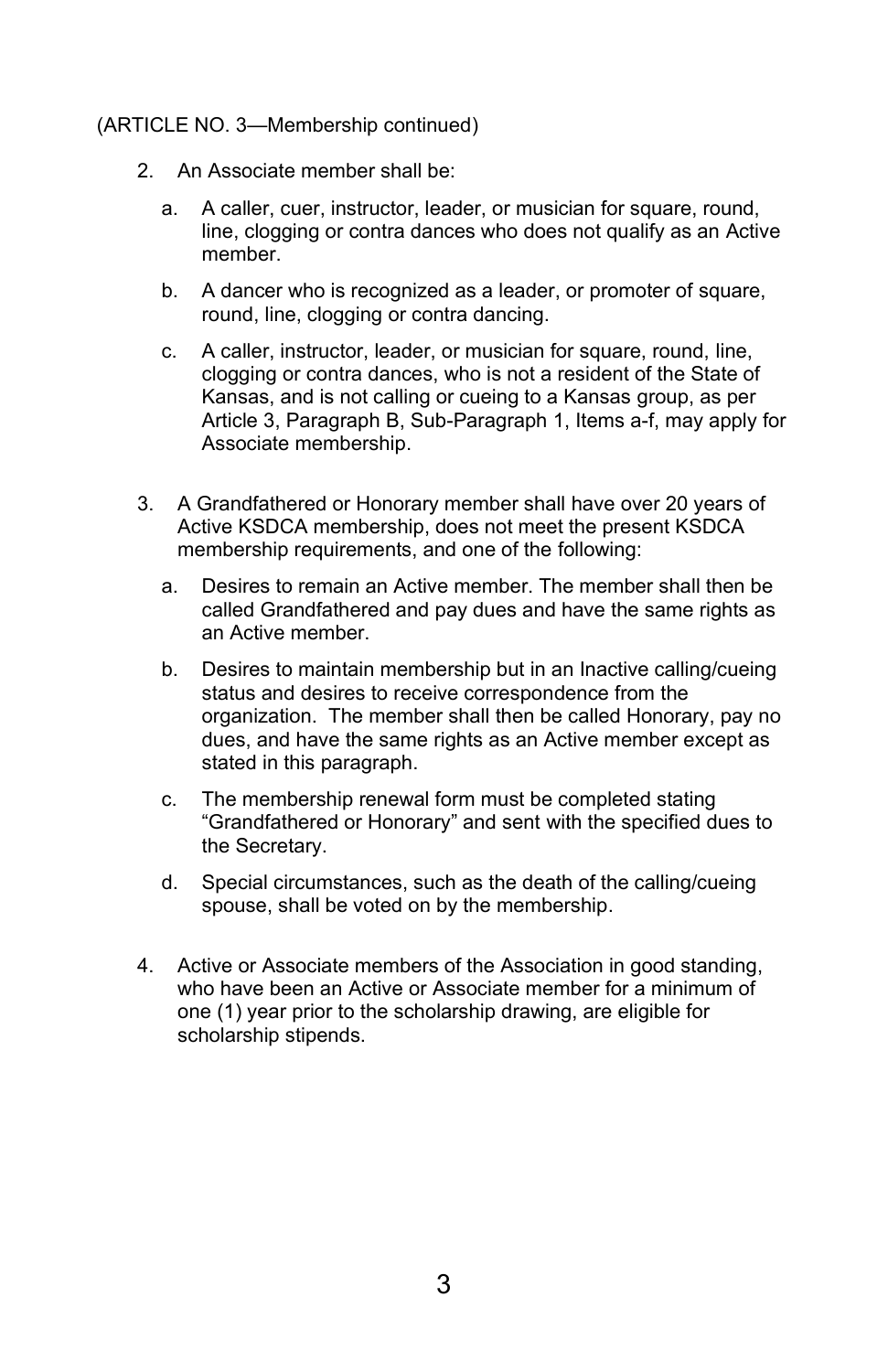#### (ARTICLE NO. 3—Membership continued)

- C. **Applications for membership shall be made in writing and shall state the type of membership desired and shall give the applicants qualifications. Such application shall be recorded by the Secretary, reported to the Membership, and accepted or rejected by a majority vote of the membership present.**
- D. Only Active members shall vote and only members who have been Active for a minimum of one year shall hold office.
- E. Annual dues shall be determined by the Membership. Dues shall be due on **January 1 of each year** and shall be delinquent after **January 31**. **After January 31 of each year, any member whose dues are delinquent will be dropped from membership, provided that such member may be reinstated anytime before December 31 of that same year by payment of delinquent dues for that year.** New members will pay dues for the entire year when they are accepted. **Dues will not be prorated.**
- F. A member who does not continue to meet the standards for Active membership as defined in Article 3, Paragraph B, Sub-Paragraph 1, Items a-f, shall have his/her membership status reviewed by the Secretary at the end of the membership year. The Secretary may inform him/her what he/she needs to do to be reinstated to Active status, may transfer him/her to Associate membership status, or may drop them from the roster.

### **ARTICLE NO. 4**—Districts and Meetings

- A. The state shall be divided into two districts: Blue and Gold. The Blue District would be known as the "North East Kansas Square Dance Callers Association – NEKSDCA" and the Gold District would have within its boundaries the "Wichita Area Square Dance Callers Association – WASDCA". The State Association shall have no jurisdiction over district associations except for the determination of district boundaries. District boundary lines shall be the same as KSDA boundary lines but may be changed by Membership vote.
- B. The Annual Meeting of the Kansas Square Dance Callers Association shall be on the date of, and at the site of, the Kansas Square Dance Convention. An additional meeting shall be held in January on a date and place determined by the Executive Committee. All Active members of the State Association shall have the right to vote at any membership meeting. Special meetings may be called by the President. Any member of the Callers Association may attend membership meetings and express him/herself on any matter.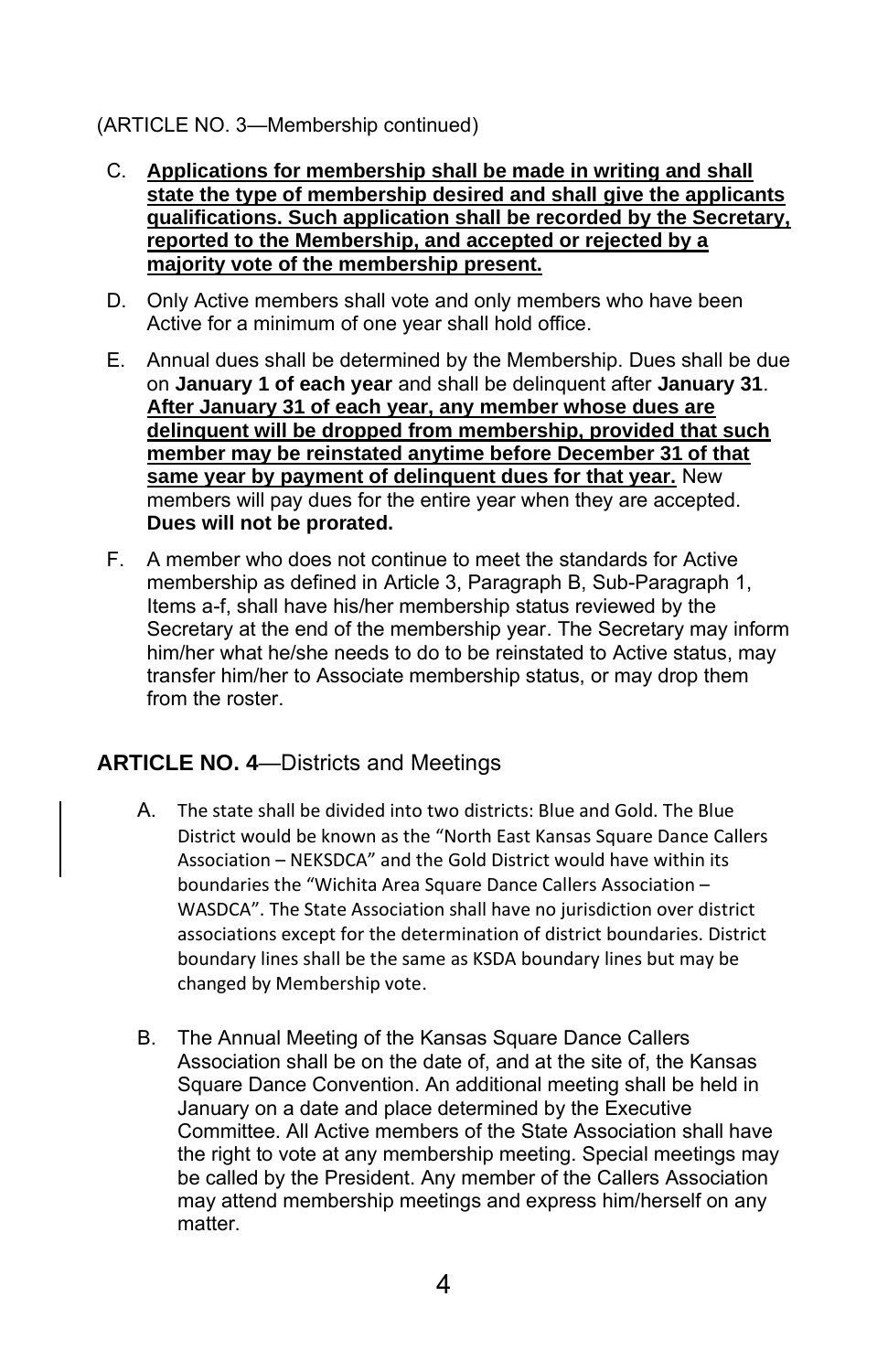### **ARTICLE NO. 5**—Officers and their Election

- A. The State Callers Association shall elect from the state membership: President, Vice-President, Secretary, Treasurer.
- B. The officers shall function as the officers of the KANSAS SQUARE DANCE CALLERS ASSOCIATION, INC., acting as the Executive Committee, and shall function for and on behalf of the Association between Annual Meetings in all matters, as well as the Annual Meeting of the Association.
- C. Terms of office for all officers shall be one year.
- D. Elections of State Callers Association officers shall be held at the Annual Meeting of the Association each year, and those elected shall take office at the close of the Annual Meeting of the State Association.
- E. The President shall have the power to appoint a member to fill a vacancy for any un-expired term of any officer of the Callers Association.

#### **ARTICLE NO. 6**—Duties of Officers

- A. The President shall conduct all meetings of the State Callers Association.
- B. Upon retiring from office, the President shall act as advisor to the Executive Committee, for a period of one year.
- C. The Vice-President shall assume all duties of the President in his/her absence.
- D. The Secretary shall keep a record of all business meetings, make sure a copy is sent to each member, and shall keep a record of information on all callers and instructors who are members of the Association.
- E. The Treasurer shall have custody of all funds of the Association. The funds are to be deposited in a financial institution under the name of the Association.
- F. All checks shall be signed by the President or Vice-President or Secretary, and the Treasurer, with the authorization at the institution where the funds are on deposit.
- G. The President shall provide for an audit of the Treasurer's books periodically or whenever there is a change in the office of Treasurer.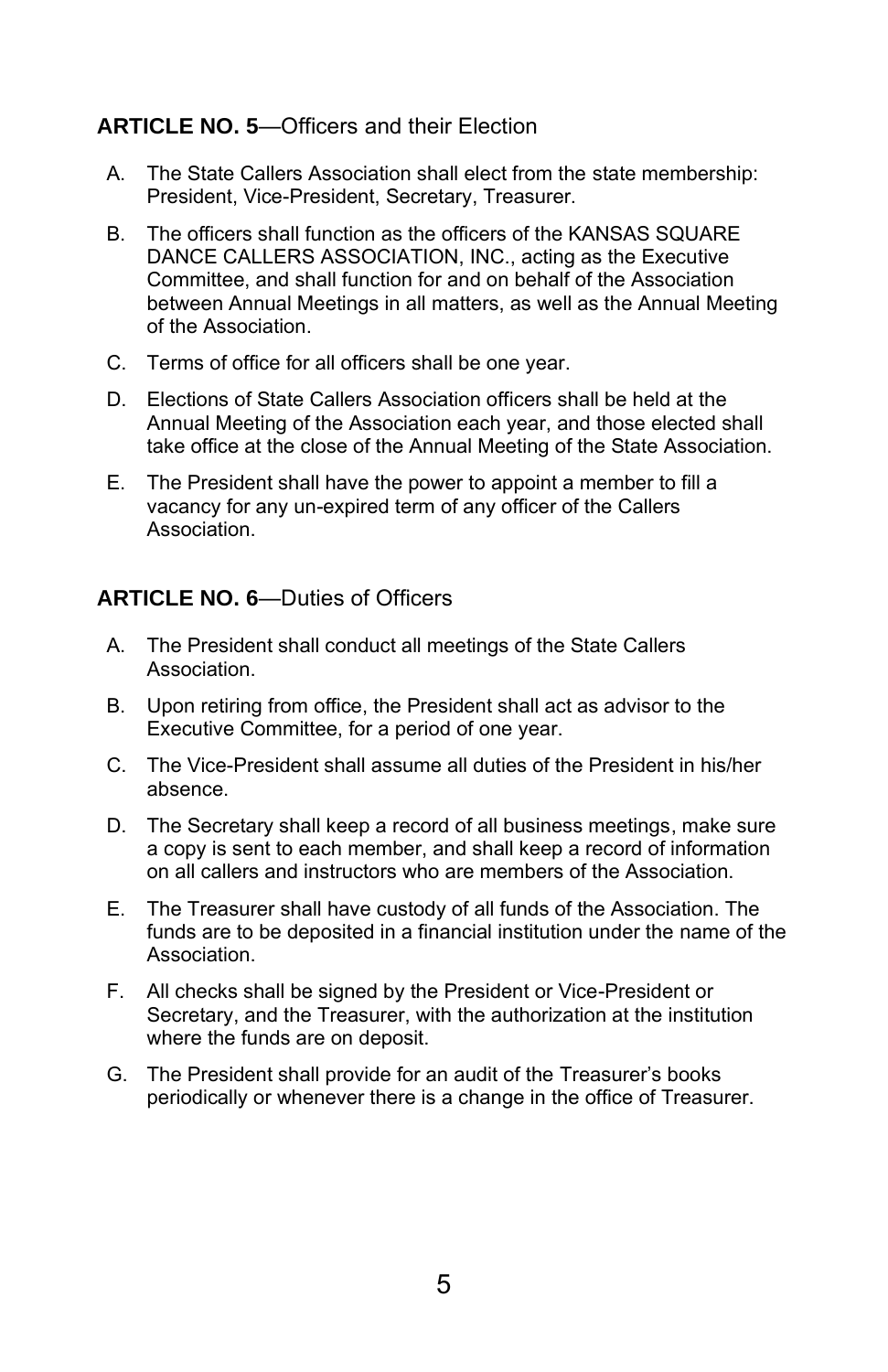## **ARTICLE NO. 7**—Amendments

- A. The Constitution and/or By-Laws may be amended by a majority vote of the members present only at the Annual Meeting. Any member of the Association may propose an amendment. **Amendments must be presented in writing at a meeting prior to the date of the Annual Meeting.**
- B. The Secretary shall make sure a copy of the proposed amendment is sent to all members of the Association at least 30 days prior to the Annual Meeting.

# *BY-LAWS*

## **ARTICLE NO. 1**—Reimbursements

All officers shall be entitled to reimbursement, at the discretion of the membership, for carrying out necessary business of the Association.

### **ARTICLE NO. 2**—Voting Procedures

- A. The members at a regularly scheduled, or officially called meeting of the Association, shall constitute a quorum.
- B. Only Active members in good standing at the time of a meeting are eligible to vote on any matter.

#### C. **All members will be notified at least ten (10) days prior to any official meeting. If members are not so notified, no official business may be transacted.**

- D. Any member may challenge the eligibility of any person present to vote. The official membership roster maintained by the Secretary will be the authority for determining eligibility to vote.
- E. All officers, except the President, are eligible to vote on all matters. The President shall vote only in case of a tie.

## **ARTICLE NO. 3**—Convention and Festivals

A. Admission

Complimentary Passes to the State Convention and/or other festivals must be approved by the membership. The Executive Committee may approve individual requests for Complimentary Passes if such requests are received in writing 30 days prior to the convention. All complimentary pass recipients will be notified to the membership at the next subsequent meeting.